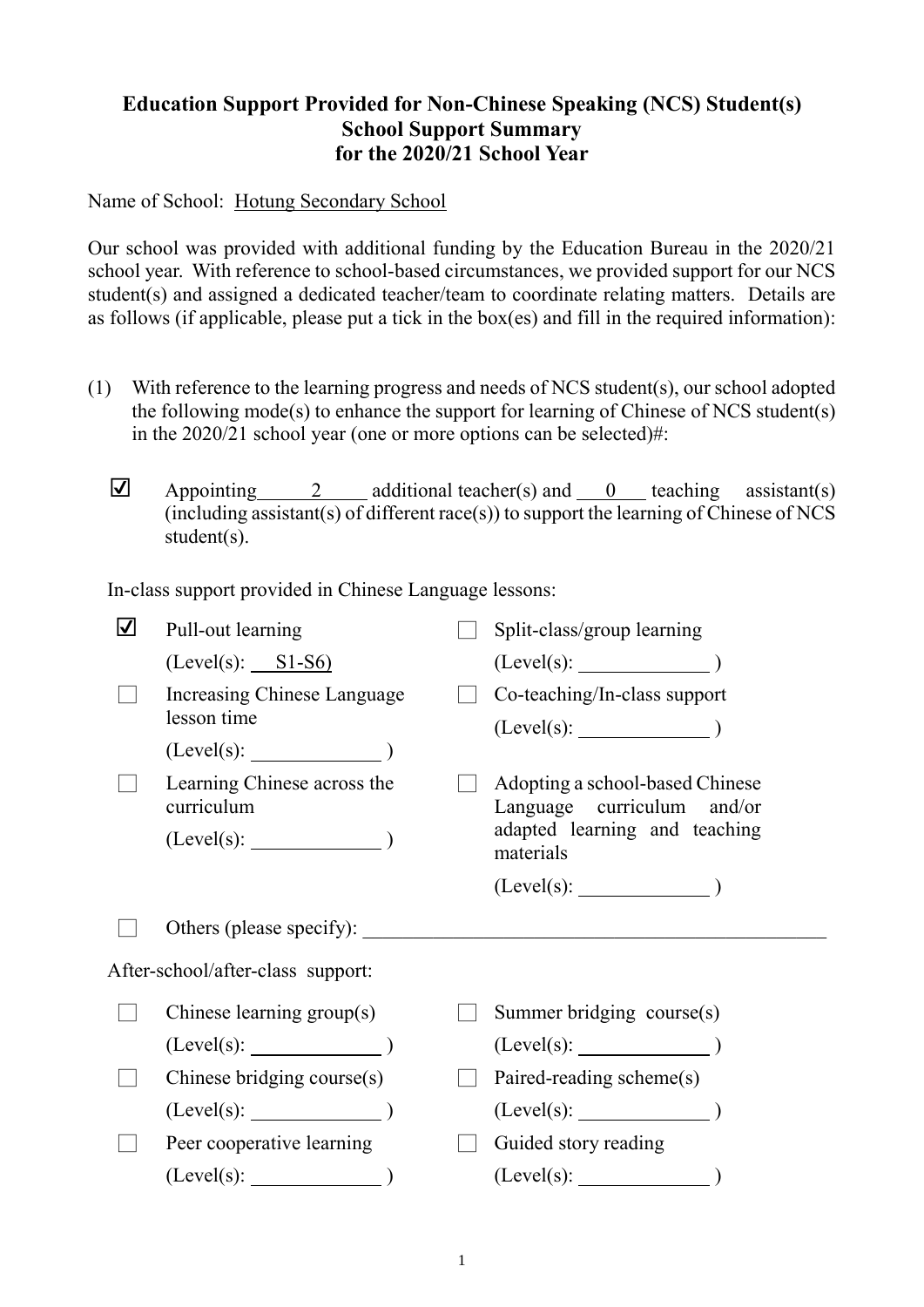- ☑ Others (please specify): During the school closure period brought about by the pandemic, teachers stayed in touch with their NCS students through WhatsApp to provide them with all necessary learning assistance.
- (2) Our school's measures for creating an inclusive learning environment included (one or more options can be selected)#:
	- $\Box$  Translating major school circulars/important matters on school webpage
	- ☑ Organising activities which promote cultural integration/raise sensitivity to diverse cultures and religions (please specify):

The school has designated one of the classrooms as a special room for non-Chinese students (NCS) where they attend their Chinese Language lessons and participate in relevant experiential activities. The interior displays of the room is also regularly updated to create an enriched Chinese learning environment so as to give students an added impetus to acquire the target language. In addition, the school arranges for other Chinese students to come to the room to take part in various experiential activities in order to deepen their understanding and appreciation of the culture of different ethnic groups.

☑ Providing opportunities for NCS students to learn and interact with their Chinesespeaking peers in school or outside school (e.g. engaging NCS students in uniform groups or community services) (please specify):

Activities were conducted on campus to promote an Inclusive School Culture, including folk dance

\_\_\_\_\_\_\_\_\_\_\_\_\_\_\_\_\_\_\_\_\_\_\_\_\_\_\_\_\_\_\_\_\_\_\_\_\_\_\_\_\_\_\_\_\_\_\_\_\_\_\_\_\_\_\_\_\_\_\_\_\_\_\_\_\_\_  $\mathcal{L}_\text{max} = \mathcal{L}_\text{max} = \mathcal{L}_\text{max} = \mathcal{L}_\text{max} = \mathcal{L}_\text{max} = \mathcal{L}_\text{max} = \mathcal{L}_\text{max} = \mathcal{L}_\text{max} = \mathcal{L}_\text{max} = \mathcal{L}_\text{max} = \mathcal{L}_\text{max} = \mathcal{L}_\text{max} = \mathcal{L}_\text{max} = \mathcal{L}_\text{max} = \mathcal{L}_\text{max} = \mathcal{L}_\text{max} = \mathcal{L}_\text{max} = \mathcal{L}_\text{max} = \mathcal{$ 

 $\Box$  Other measure(s) (please specify):

- (3) Our school's measures for promoting home-school cooperation with parents of NCS student(s) included (one or more options can be selected)#:
	- $\Box$  Appointing assistant(s) who can speak English and/or other language(s) facilitating the communication with parents of NCS student(s)
	- $\Box$  Discussing the learning progress (including learning of Chinese) of NCS student(s) with their parents on a regular basis
	- $\Box$  Providing parents of NCS student(s) with information on school choices/further studies/career pursuits for their children
	- Explaining to parents of NCS student(s) and emphasising the importance for their children to master the Chinese language
	- ☑ Other measure(s) (please specify):

The school keeps parents of NCS abreast of their child's academic progress through various avenues like Parents' Day, telephone calls, emails, messaging software etc so as to enhance home-school cooperation and to encourage NCS to make greater effort in their schoolwork.